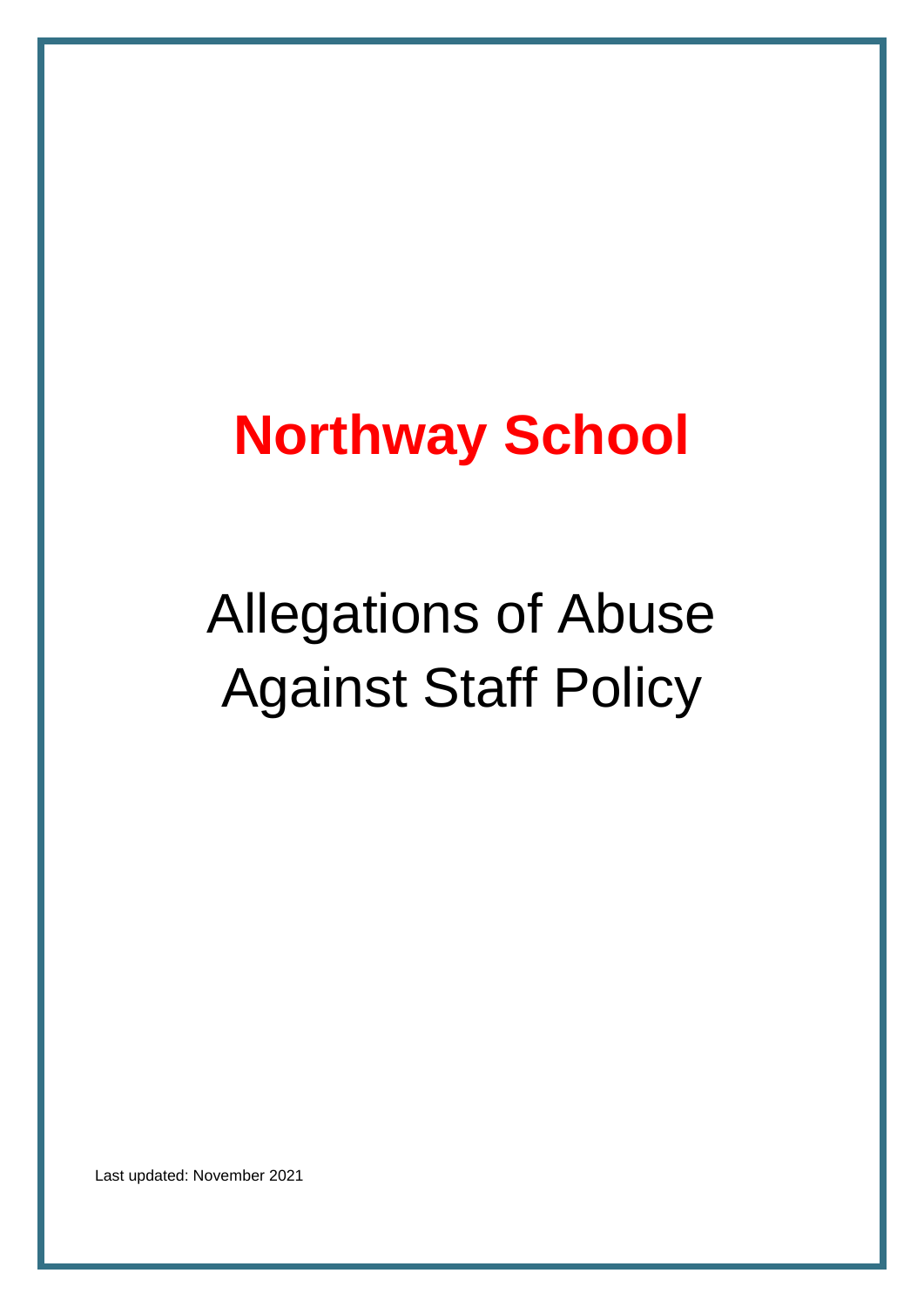#### **Contents:**

#### [Statement of intent](#page-2-0)

- 1. [Legal framework](#page-3-0)
- 2. [Definitions](#page-3-1)
- 3. [Initial allegation made to the school](#page-5-0)
- 4. [Supply staff](#page-6-0)
- 5. [Initial consideration](#page-6-1)
- 6. [Action following initial consideration](#page-7-0)
- 7. [Cases where a crime may have been committed](#page-8-0)
- 8. [Allegations which are likely to necessitate an immediate referral to children's social](#page-9-0)  [care services or the police](#page-9-0)
- 9. **[Suspension](#page-9-1)**
- 10. [Strategy](#page-10-0) meeting
- 11. [Attendance](#page-11-0)
- 12. [Communication following the strategy meeting](#page-12-0)
- 13. [Monitoring progress](#page-12-1)
- 14. [Referral](#page-12-2) to DBS
- 15. [Keeping records](#page-12-3)
- 16. [Confidentiality](#page-13-0)
- 17. False [and unsubstantiated](#page-14-0) allegations
- 18. [Learning lessons](#page-14-1)
- 19. [Information sharing](#page-14-2)
- 20. [Resignations and 'compromise or settlement agreements'](#page-15-0)
- 21. [Supporting those involved](#page-15-1)
- 22. [Monitoring and review](#page-17-0)

#### **Appendix**

Appendix 1 – [Information Guide for Employees Facing Allegations](#page-18-0)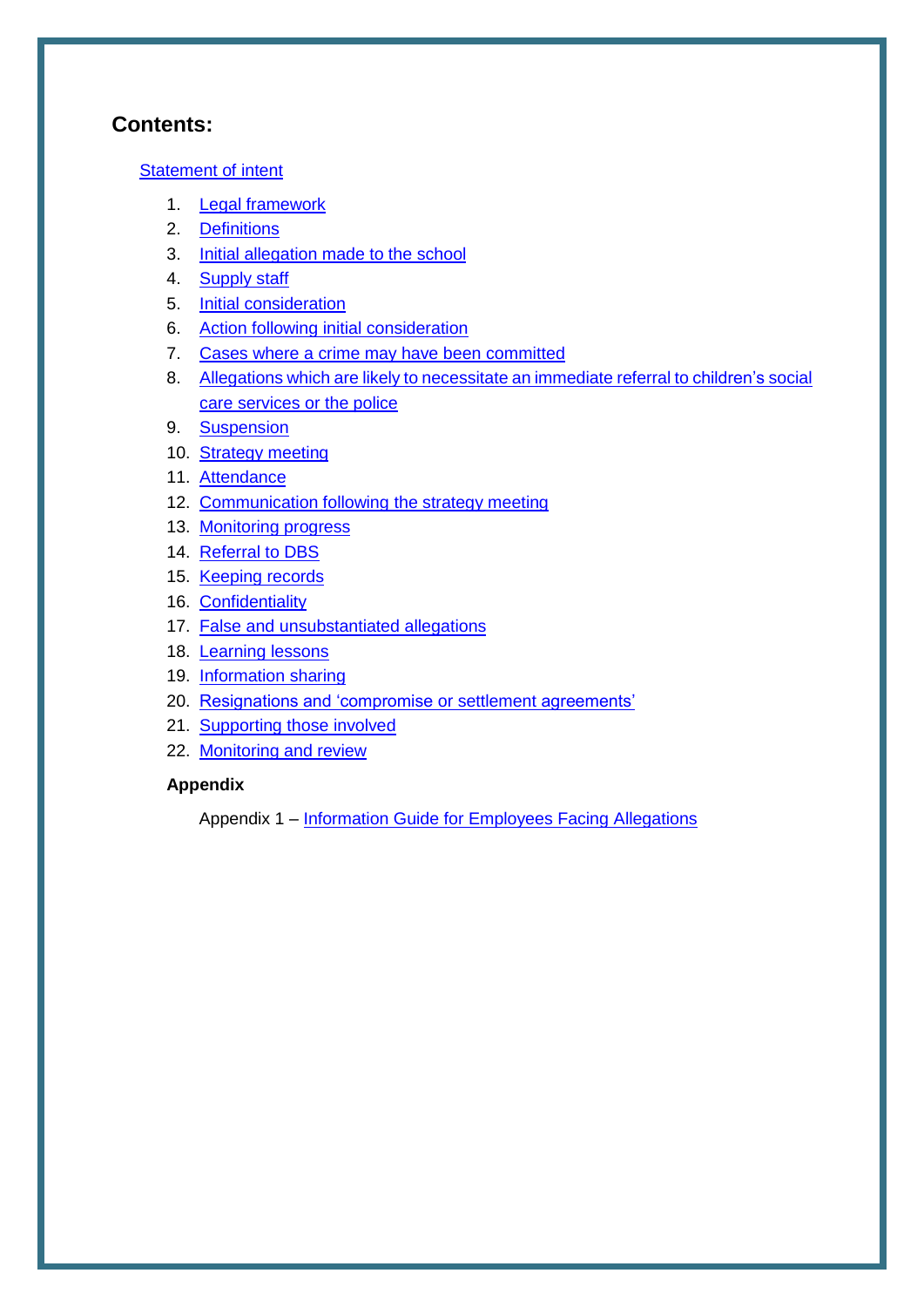#### <span id="page-2-0"></span>**Statement of intent**

Northway School takes its responsibility of care for pupils seriously. We will thoroughly investigate allegations of abuse against staff – this will be done in a fair way that does not prejudice either the pupil or the member of staff. Any investigation of an allegation of abuse will be made in line with this policy and we will provide both the accuser and accused with the support they require during the investigation.

The stipulations within this policy apply to all staff (including supply staff) and volunteers currently working in school, irrelevant of whether the school is the location of the abuse. Allegations against a teacher who is no longer teaching will be referred to the police, along with any historical allegations.

Signed by:

Headteacher Date: Chair of governors Date: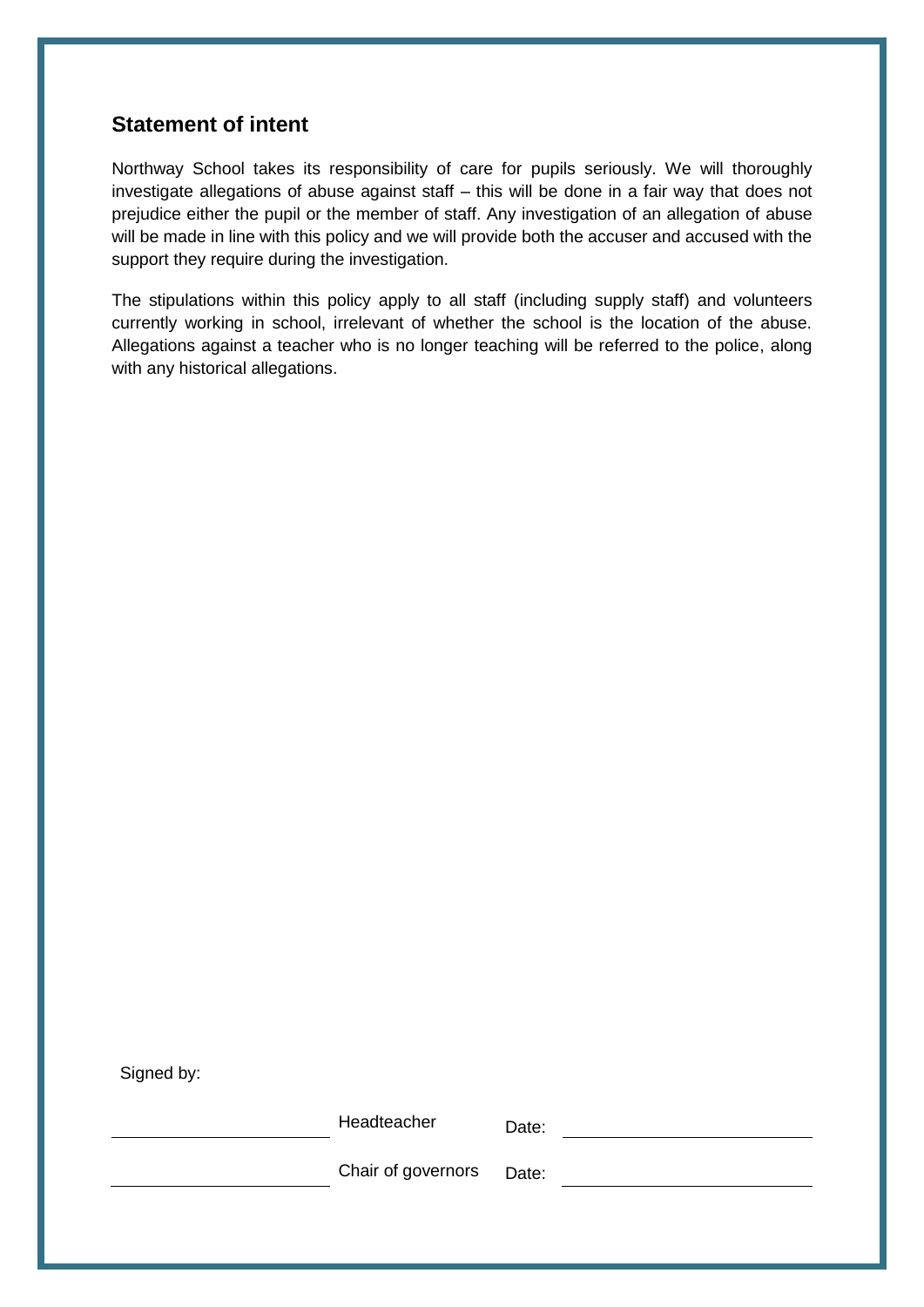## <span id="page-3-0"></span>**1. Legal framework**

- This policy has due regard to legislation and statutory guidance including, but not limited to, the following:
	- Children Act 1989
	- Education Act 2002
	- Children Act 2004
	- Data Protection Act 2018
	- The General Data Protection Regulation (GDPR) 2018
	- DfE (2020) 'Keeping children safe in education'
	- DfE (2018) 'Working Together to Safeguard Children'
- This policy should be followed in conjunction with the following school policies and procedures:
	- **Child Protection and Safeguarding Policy**
	- **Behavioural Policy**
	- **Disciplinary Policy and Procedure**

#### <span id="page-3-1"></span>**2. Definitions**

- **Significant harm:** This is the threshold where compulsory social care intervention must take place – this was introduced by the Children Act 1989. Harm includes not only ill-treatment (including sexual abuse and non-physical forms of ill treatment), but also the impairment of physical or mental health and the impairment of physical, emotional, social or behaviour development.
- **Abuse:** Abuse can be either physical, sexual, emotional harm, or a form of neglect. The definitions of different types of abuse are below:
	- **Abuse:** A form of maltreatment of a child. Somebody may abuse or neglect a child by inflicting harm, or by failing to act to prevent harm. They may be abused by an adult or adults or another child or children.
	- **Physical abuse:** A form of abuse which may involve hitting, shaking, throwing, poisoning, burning or scalding, drowning, suffocating, or otherwise causing physical harm to a child. Physical harm may also be caused when a parent fabricates the symptoms of, or deliberately induces, illness in a child.
	- **Emotional abuse:** The persistent emotional maltreatment of a child such as to cause severe and adverse effects on the child's emotional development. It may involve conveying to a child that they are worthless, unloved, inadequate, or valued only insofar as they meet the needs of another person. It may include not giving the child opportunities to express their views, deliberately silencing them or 'making fun' of what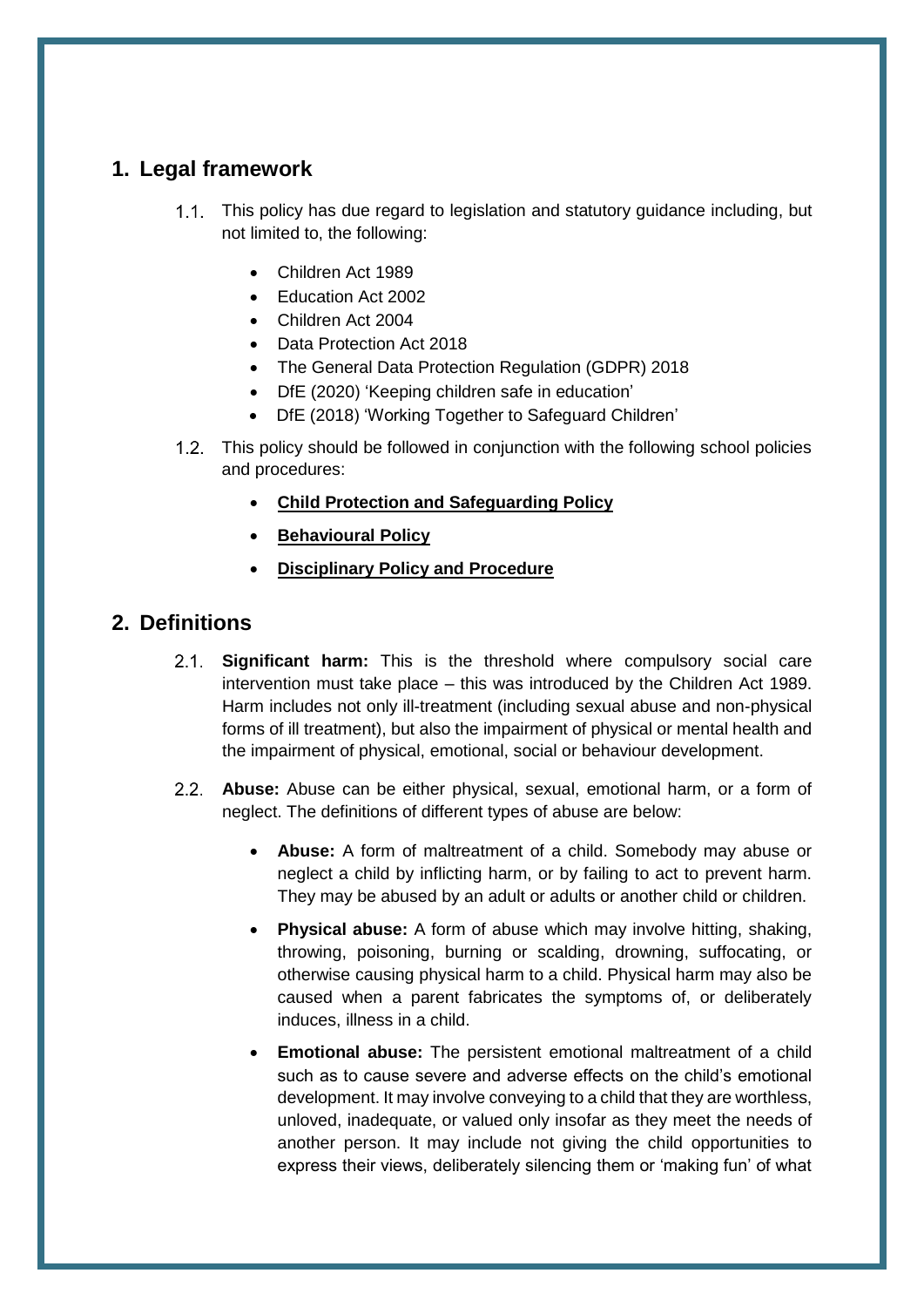they say or how they communicate. It may feature age or developmentally inappropriate expectations being imposed on children. These may include interactions that are beyond a child's developmental capability as well as overprotection and limitation of exploration and learning, or preventing the child participating in normal social interaction. It may involve seeing or hearing the ill-treatment of another. It may involve serious bullying (including cyber bullying), causing children frequently to feel frightened or in danger, or the exploitation or corruption of children. Some level of emotional abuse is involved in all types of maltreatment of a child, although it may occur alone.

- **Sexual abuse:** Involves forcing or enticing a child or young person to take part in sexual activities, not necessarily involving a high level of violence, whether or not the child is aware of what is happening. The activities may involve physical contact, including assault by penetration (for example rape or oral sex) or non-penetrative acts such as masturbation, kissing, and rubbing and touching the outside of clothing. They may also include non-contact activities, such as involving children in looking at, or the production of, sexual images, watching sexual activities, encouraging children to behave in sexually inappropriate ways, or grooming a child in preparation for abuse (including via the internet). Sexual abuse is not solely perpetrated by adult males. Women can also commit acts of sexual abuse, as can other children.
- **Neglect:** The persistent failure to meet a child's basic physical and/or psychological needs, likely to result in the serious impairment of the child's health or development. Neglect may occur during pregnancy as a result of maternal substance abuse. Once a child is born, neglect may involve a parent or carer failing to: provide adequate food, clothing and shelter (including exclusion from home or abandonment); protect a child from physical and emotional harm or danger; ensure adequate supervision (including the use of inadequate care-givers); or ensure access to appropriate medical care or treatment. It may also include neglect of, or unresponsiveness to, a child's basic emotional needs.
- **Position of trust:** Those working with children and young people should understand that they are in positions of power and trust in relation to these groups. There is potential for exploitation and harm to children and young people, and employees have a responsibility to ensure that an unequal balance of power is not used for personal advantage or gratification. Employees should always maintain professional boundaries and avoid behaviour which might be misinterpreted by others.
- $2.4.$ The following definitions will be used when determining the outcome of allegation investigations:
	- **Substantiated:** there is sufficient evidence to prove the allegation
	- **Malicious:** there is sufficient evidence to disprove the allegation and there has been a deliberate act to deceive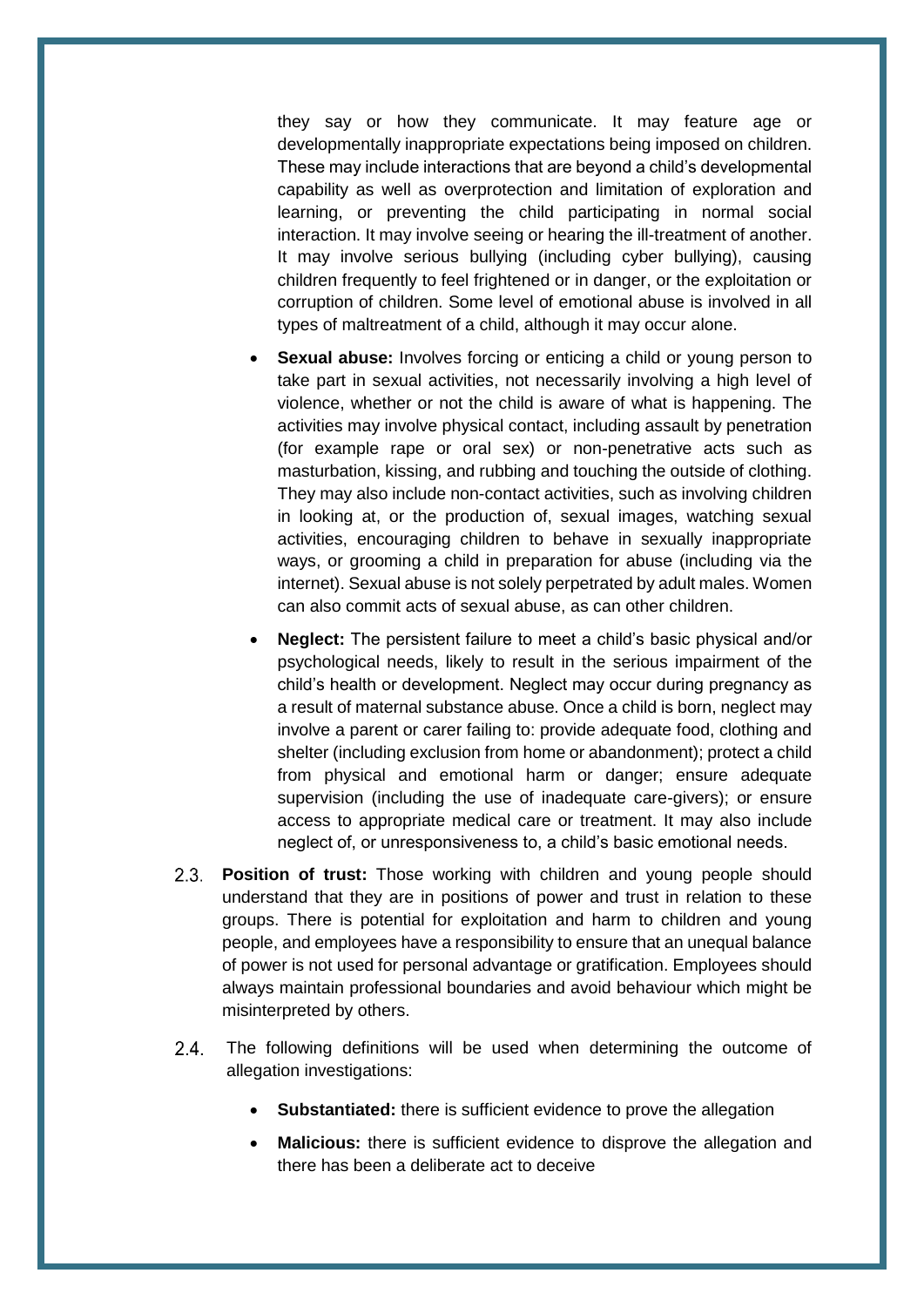- **False:** the is sufficient evidence to disprove the allegation
- **Unsubstantiated:** there is insufficient evidence to either prove or disprove the allegation. The term, therefore, does not imply guilt or innocence
- **Unfounded:** to reflect cases where there is no evidence or proper basis which supports the allegation being made
- $2.5.$ **Publication:** Any speech, writing, relevant programme or other communication in whatever form, which is addressed to the public at large or any section of the public.

#### <span id="page-5-0"></span>**3. Initial allegation made to the school**

- 3.1. For the purpose of this policy, '**allegation**' refers to where a member of staff is accused of abusing a pupil.
- 3.2. The headteacher, or the chair of governors if an allegation is made against the headteacher, will be the '**case manager'**. They will be responsible for deciding with the designated officer the course of action of each allegation.
- 3.3. Any allegation of abuse will be reported to the designated officer. Should the initial allegation first be made to any other member of staff, then that member of staff will either request the person raising the allegation to report it to the case manager or, if that is not possible, pass details of the allegation to the designated officer immediately.
- 3.4. Should the allegation be made against the headteacher, it will be brought to the attention of the **chair of governors** immediately.
- 3.5. Allegations should be reported to the designated officer immediately if anyone working in the school has:
	- Behaved in a way that has harmed a child, or may have harmed a child.
	- Possibly committed a criminal offence against or related to a child.
	- Behaved towards a child or children in a way that indicates that they pose or may pose a risk to children.
	- Behaved or may have behaved in a way that indicates they may not be suitable to work with children.
- $3.6.$ Where the allegation is extremely serious, e.g. where a pupil's life may be in danger, immediate intervention by the police or children's social care services will be required.
- $3.7.$ Allegations will be investigated in a fair and consistent way that provides effective protection for the child and, at the same time, supports the staff member (including supply staff) or volunteer who is the subject of the allegation.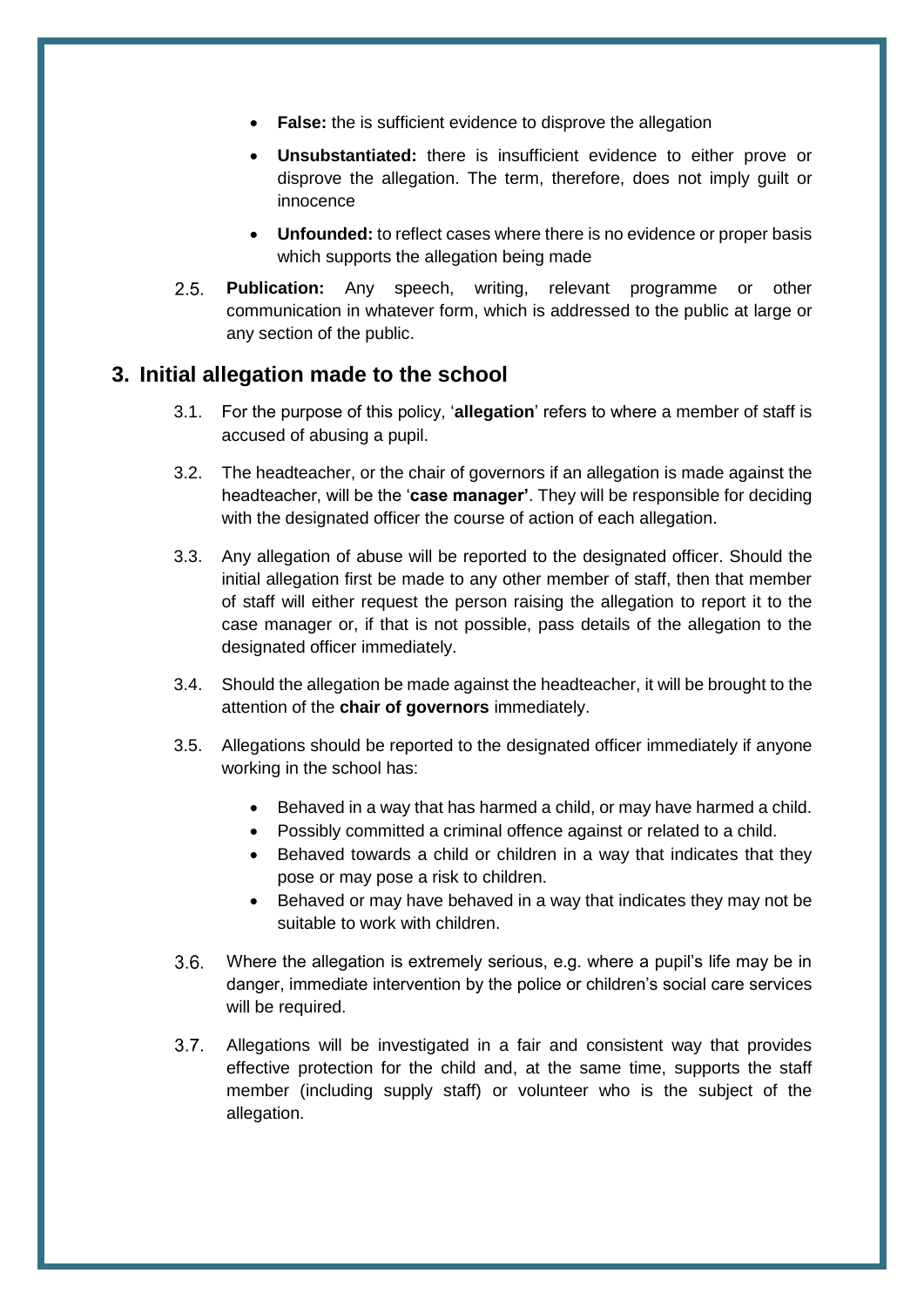## <span id="page-6-0"></span>**4. Supply staff**

- $4.1.$ In some cases, the school will need to consider an allegation against an individual not directly employed by the school, where the school's disciplinary procedures do not fully apply, e.g. supply staff provided by an employment agency or business.
- $4.2.$ The school will work with the agency to ensure allegations are dealt with properly.
- $4.3.$ Under no circumstances will the school decide to cease to use a member of supply staff due to safeguarding concerns without finding out the facts and liaising with the LA designated officer (LADO) to determine a suitable outcome.
- $4.4.$ The governing board will discuss with the agency whether it is appropriate to suspend the member of supply staff, or redeploy them to another part of the school, whilst an investigation is conducted.
- $4.5.$ The school will take the lead on investigations, as supply staff, while not directly employed by the school, are under the supervision, direction and control of the governing board when working in the school. Agencies will be fully involved in any investigation and will be expected to fully cooperate with enquiries from the LADO, police and/or children's services.
- $4.6$ The member of supply staff subject to an allegation will be advised to contact their trade union representative, if they have one, or colleague for support.
- $4.7.$ The allegations management meeting will address issues, such as information sharing, to ensure that any previous concerns or allegations known to the agency are taken into account by the school during the investigation.
- $4.8.$ An agency used by the school will be informed of the school's process for managing allegations. This will include inviting the agency's HR manager or equivalent to meetings and keeping them up-to-date with information about the school's policies.

## <span id="page-6-1"></span>**5. Initial consideration**

- 5.1. The case manager will discuss the allegation with the designated officer, providing details of the allegation and the circumstances in which it was made. The discussion will also consider whether there is evidence or information that establishes whether the allegation is false or unfounded.
- 5.2. The case manager and designated officer will take into account the right of staff to use reasonable force when dealing with instances of physical contact, such as disruptive behaviour, when considering allegations.
- 5.3. Where there is no likely involvement of the police or child social care services, the case manager will inform the accused person about the allegation as soon as possible after consulting with the designated officer – as much information as possible will be shared with the accused.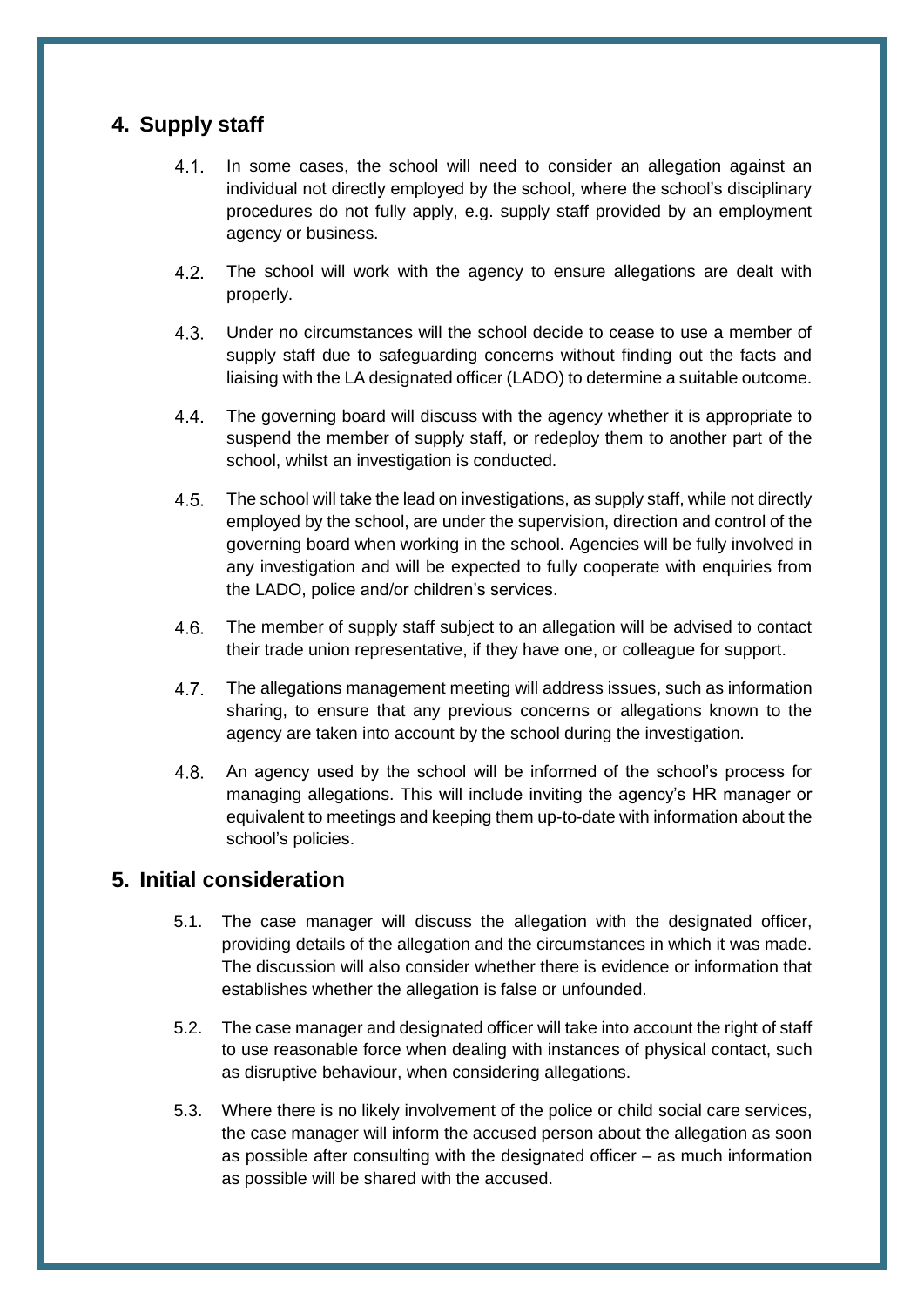- 5.4. Where there is involvement of the police or child social care services, or a strategy discussion is required, the case manager will consult with them before disclosing any information with the accused.
- 5.5. If the allegation **is not** clearly false and there is cause to suspect that a child is suffering, or is likely to suffer, significant harm, the designated officer will immediately refer it to LA children's social care or police and ask for a strategy discussion, in accordance with 'Working Together to Safeguard Children', to be convened straight away. In those circumstances, the strategy discussion will include the designated officer and the case manager.
- 5.6. If there is not cause to suspect that 'significant harm' is an issue, but a criminal offence might have been committed, the designated officer will immediately inform the police and convene a similar discussion to decide whether a police investigation is needed. That discussion will also involve the school and any other agencies involved with the child.
- 5.7. If the initial sharing of information and evaluation leads to no further action being taken, the decision and justification for it will be recorded by both the case manager and the designated officer. An agreement on what information should be put in writing to the individuals concerned and any follow-up actions will also be reached.

#### <span id="page-7-0"></span>**6. Action following initial consideration**

- 6.1. All allegations will be investigated without delay and they will be resolved as quickly as possible.
- $6.2.$ Where the case manager and designated officer decides that the allegation does not involve a possible criminal offence, the designated officer will deal with it.
- 6.3. If the nature of the allegation does not require formal disciplinary action, the case manager will institute appropriate action within **three working days**.
- 6.4. If a disciplinary hearing is required and can be held without further investigation, the hearing will be held within **15 working days**.
- 6.5. Where further investigation is required, the case manager and designated officer will discuss who will undertake the investigation and how it will be conducted.
- 6.6. The investigating officer aims to provide a report to the case manager within **10 working days.**
- 6.7. On receipt of the report of the investigation, the case manager will consult the designated officer and decide whether a disciplinary hearing is needed within **3 working days**. If a hearing is needed, it will be held within **15 working days**.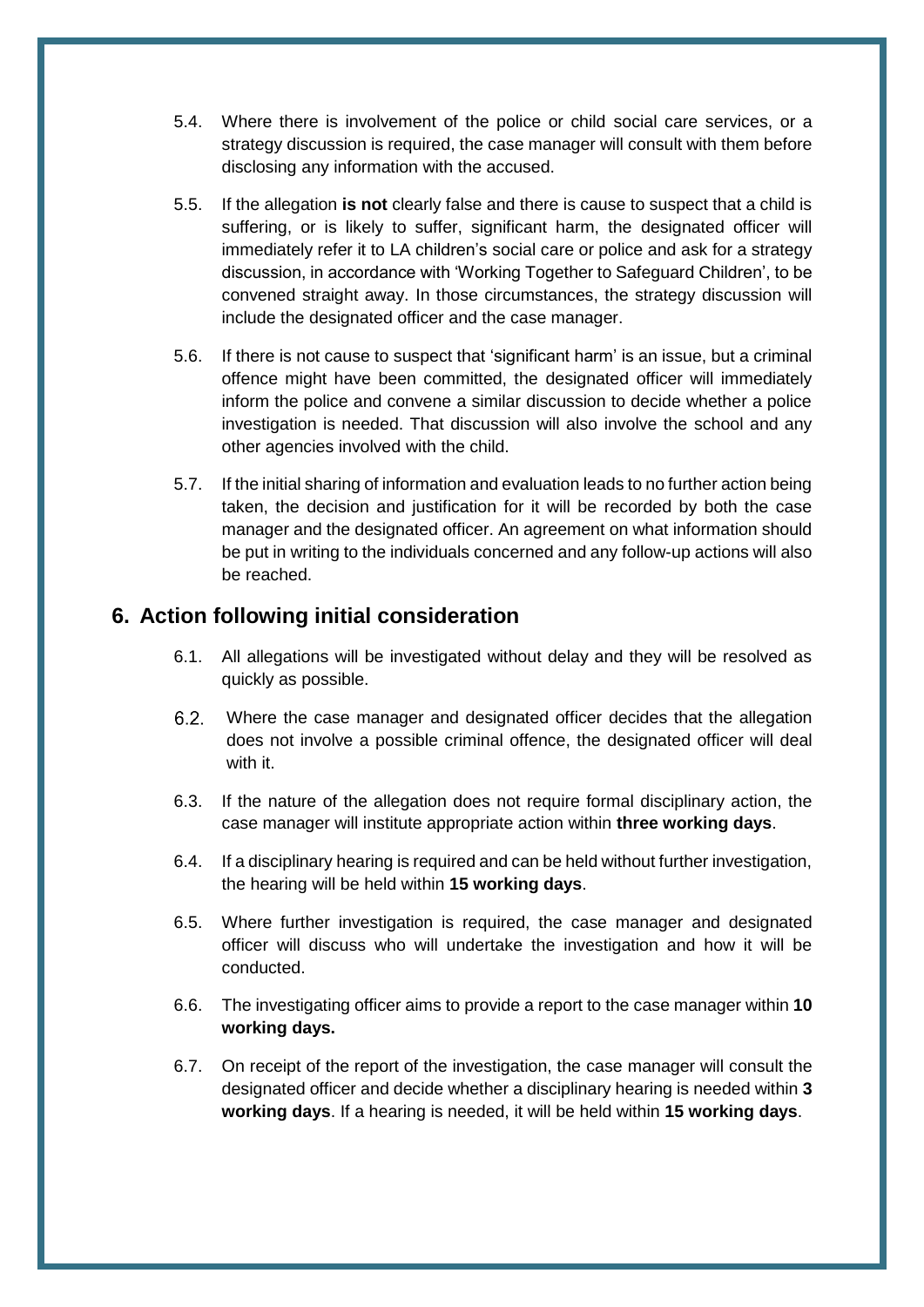- 6.8. The designated officer will take on board any recommendations made by children's social care services or the police with regard to any disciplinary action required.
- 6.9. The school aims to resolve 80 percent of cases within one month of receiving the allegation, 90 percent within three months, and all but the most exceptional cases within 12 months.
- 6.10. The designated officer will continue to liaise with the school to monitor the progress of the case and provide advice or support when required or requested.
- 6.11. The school will not consider suspension as a default position: the case manager and designated officer will attempt to find alternative outcomes for the accused before they are suspended. Outcomes may include:
	- Redeploying the member of staff within the school to avoid direct contact with the pupil.
	- Providing an assistant to be present when the individual has contact with pupils.
	- Redeploying the individual to alternative work so they do not have unsupervised access to pupils.
	- Moving the pupil to different classes so that they do not come into contact with the accused member of staff, making it clear that this is not a punishment.
	- Temporarily redeploying the accused to another role in a different location.

#### <span id="page-8-0"></span>**7. Cases where crimes may have been committed**

- 7.1. If there is no cause to suspect that significant harm is an issue, but a criminal offence might have been committed, the designated officer will immediately inform the police and convene a similar discussion to decide whether a police investigation is needed. That discussion will also involve the school.
- 7.2. Where the involvement of children's social care services is not required, as the pupil is not assessed to be at risk of significant harm, but a police investigation continues, the designated officer will agree with the police, the school and any other agency involved with the child, the nature of the allegation and how this must be addressed.
- 7.3. This joint evaluation discussion must take place within one working day of the referral and must consider how to progress enquiries, e.g. a criminal process parallel with a disciplinary process, or whether disciplinary action needs to be suspended until police enquiries/prosecution are completed.
- 7.4. These investigations must be reviewed by the police no later than four weeks after the joint evaluation discussion has concluded and, thereafter, at fortnightly or monthly intervals, depending on the complexity of the case.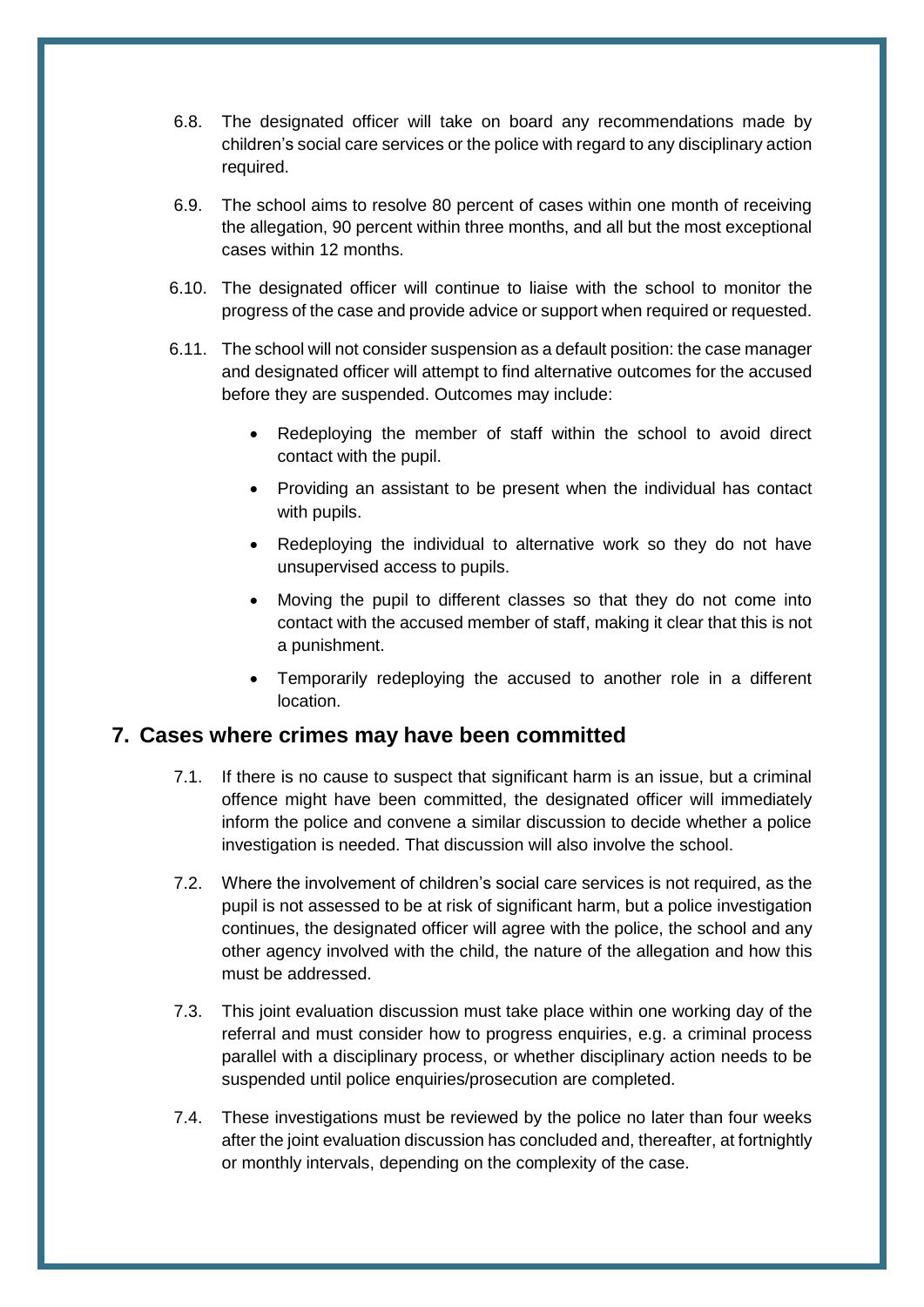- 7.5. If the police and/or the Crown Prosecution Service (CPS) decide not to charge the individual with an offence, decide to administer a caution, or the person is acquitted by a court, the police will pass all information they have which may be relevant to a disciplinary case to the school without delay. In those circumstances, the case manager will deal with the case in consultation with the designated officer.
- 7.6. If the person is convicted of an offence, the police will also inform the employer straight away so that the appropriate action can be taken.

## <span id="page-9-0"></span>**8. Allegations which are likely to necessitate an immediate referral to children's social care services or the police**

- 8.1. The following situations will require immediate referral to children's social care services or the police:
	- Where the pupil has suffered, is suffering, or is likely to suffer significant or serious harm
	- Where the pupil alleges that a criminal offence has been committed
	- Any allegation of a sexual nature
- 8.2. The case manager is aware that some other complaints may also be regarded as child protection issues and, therefore, each complaint will be carefully considered in consultation with the designated officer before taking any action.
- 8.3. Where allegations of the above are referred to children's social care services, subsequent action will be in accordance with local safeguarding arrangements.

#### <span id="page-9-1"></span>**9. Suspension**

- 9.1. The possible risk of harm to children posed by an accused person needs to be effectively evaluated and managed in respect of the child(ren) involved in the allegations. In some cases, that will require the school to consider suspending the person until the case is resolved.
- 9.2. Suspension is not an automatic response when an allegation is reported. If the school is concerned about the welfare of other children in the community or the staff member's family, those concerns will be reported to the designated officer or police, but suspension is highly unlikely to be justified based on such concerns alone.
- 9.3. Suspension will only be considered in a case where there is cause to suspect a child or other children at the school is or are at risk of harm, or the allegation warrants investigation by the police, or is so serious that it might be grounds for dismissal; however, a person will not be suspended automatically, or without careful thought being given to the particular circumstances of the case.
- 9.4. The school will consider carefully whether the circumstances of the case warrant a person being suspended from contact with children at the school until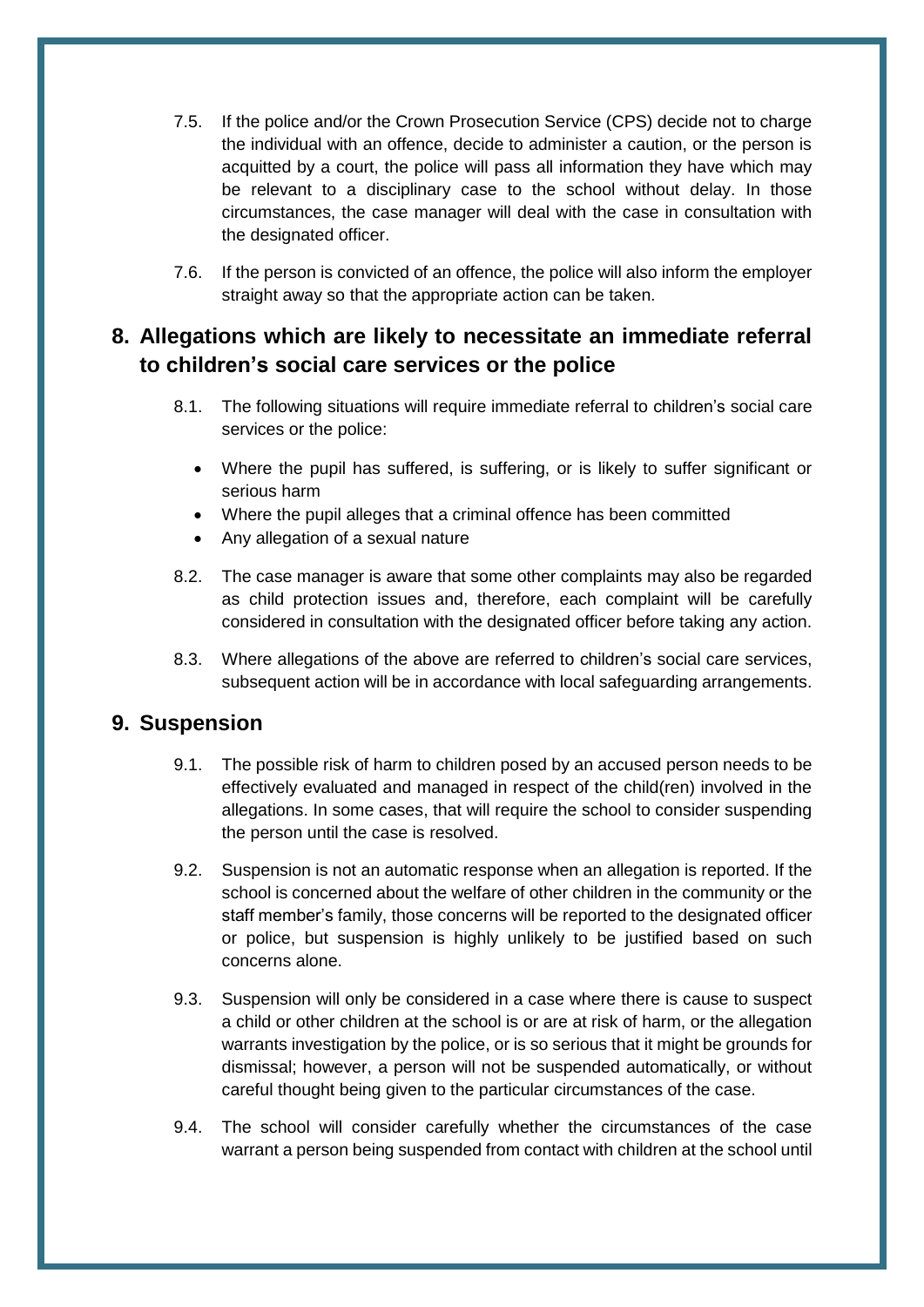the allegation is resolved, and may wish to seek advice from the personnel adviser.

- 9.5. The school will also consider whether the result that would be achieved by suspension could be obtained by alternative arrangements. For example, redeployment so that the individual does not have direct contact with the child concerned, or providing an assistant to be present when the individual has contact with children. This allows time for an informed decision regarding the suspension and possibly reducing the initial impact of the allegation. This will, however, depend upon the nature of the allegation.
- 9.6. The school will consider the potential permanent professional reputational damage to members of staff that can result from suspension where an allegation is later found to be unsubstantiated, unfounded or maliciously intended.
- 9.7. Where it has been deemed appropriate to suspend the person, written confirmation will be dispatched within one working day, giving the reasons for the suspension. The person will be informed at that point who their named contact is within the school and provided with their contact details.
- 9.8. Children's social care services or the police cannot require the school to suspend a member of staff or a volunteer, although the school will give appropriate weight to their advice.
- 9.9. The power to suspend is vested in the **headteacher** or the **governing board**, who are the employers of staff at the school.
- 9.10. In certain circumstances, where a strategy discussion or initial evaluation concludes that there should be enquiries by children's social care services and/or an investigation by the police, the designated officer will canvass police and children's social care services for views about whether the accused member of staff needs to be suspended from contact with children to inform the school's consideration of suspension.
- 9.11. A risk assessment is carried out for each individual case to determine whether the member of staff should be suspended. The assessment takes into account the context of the allegation, background information in relation to the member of staff, and any outcome following the strategy meeting. It also takes into account whether a temporary transfer or period of paid leave is appropriate as an alternative to suspension. The assessment is recorded, and a copy kept on file.

#### <span id="page-10-0"></span>**10. Strategy meeting**

- 10.1. A strategy meeting will be convened within one working day of the referral being made and chaired by the child protection and review unit.
- 10.2. The designated officer and all relevant personnel including, where appropriate, the case manager (or nominated representative) and the school Designated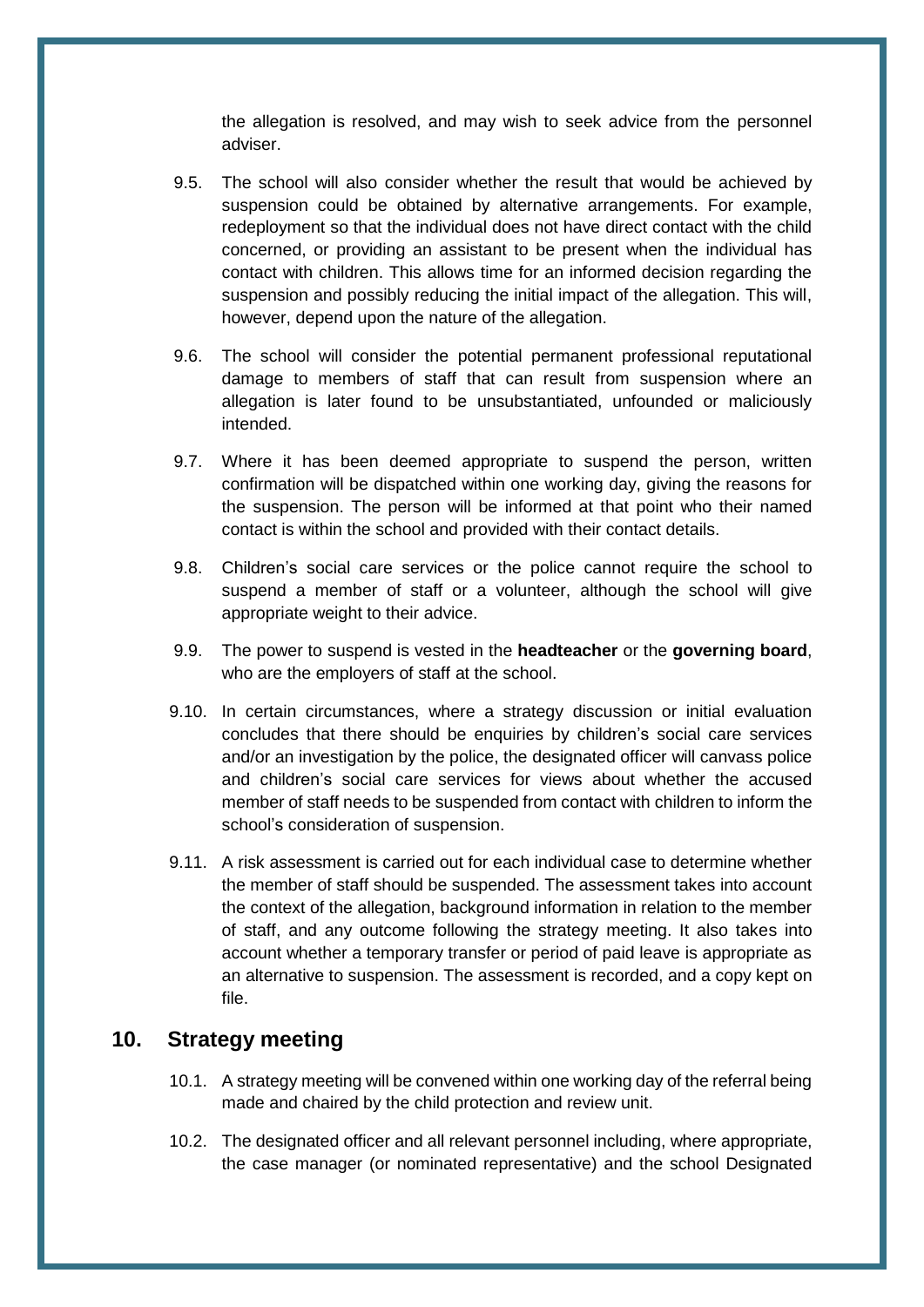Safeguarding Lead will attend this meeting in order to share information and participate in the planning of any enquiries.

- 10.3. The strategy meeting will be conducted in accordance with local safeguarding arrangements.
- 10.4. The purpose of the strategy meeting is to:
	- Consider the risk to the pupil directly involved and other pupils.
	- Share all relevant information about the person who is the subject of the allegation and about the alleged victim.
	- Determine the need for investigation and who is responsible for carrying it out.
	- Plan the investigation/enquiries and set timescales for tasks to be undertaken.
	- Consider whether any other children are affected by the allegations, e.g. the person's own children, grandchildren, or other children in the agency setting such as children placed with foster carers, childminders or youth clubs.
	- Ensure that the person who is the subject of the allegation is kept informed and supported.
	- Decide how regular information and support will be provided to the child and family and by whom.
	- Plan all interviews and agree who should undertake them so that there is no confusion between a criminal investigation (section 47 enquiry) and disciplinary processes.
	- Consider the need to inform relevant parties.
	- Jointly consider how to manage any media interest.
	- Consider whether the circumstances require the person who is subject to the allegation to be suspended from contact with pupils; this may change as the investigation progresses and should be reviewed regularly.
	- Consider the appropriate course of action if the allegation is against a governor, a temporary member of staff or a supply teacher.

#### <span id="page-11-0"></span>**11. Attendance**

- 11.1. An LA social worker, health practitioners and a policy representative will be involved in the strategy discussion. A representative from the school will also attend.
- 11.2. The member of staff who is the subject of the allegation will not be invited to attend the meeting; however, the strategy meeting will agree when and how the member of staff will be informed.
- 11.3. The minutes of the strategy meeting will be circulated by the chair of the meeting to relevant parties.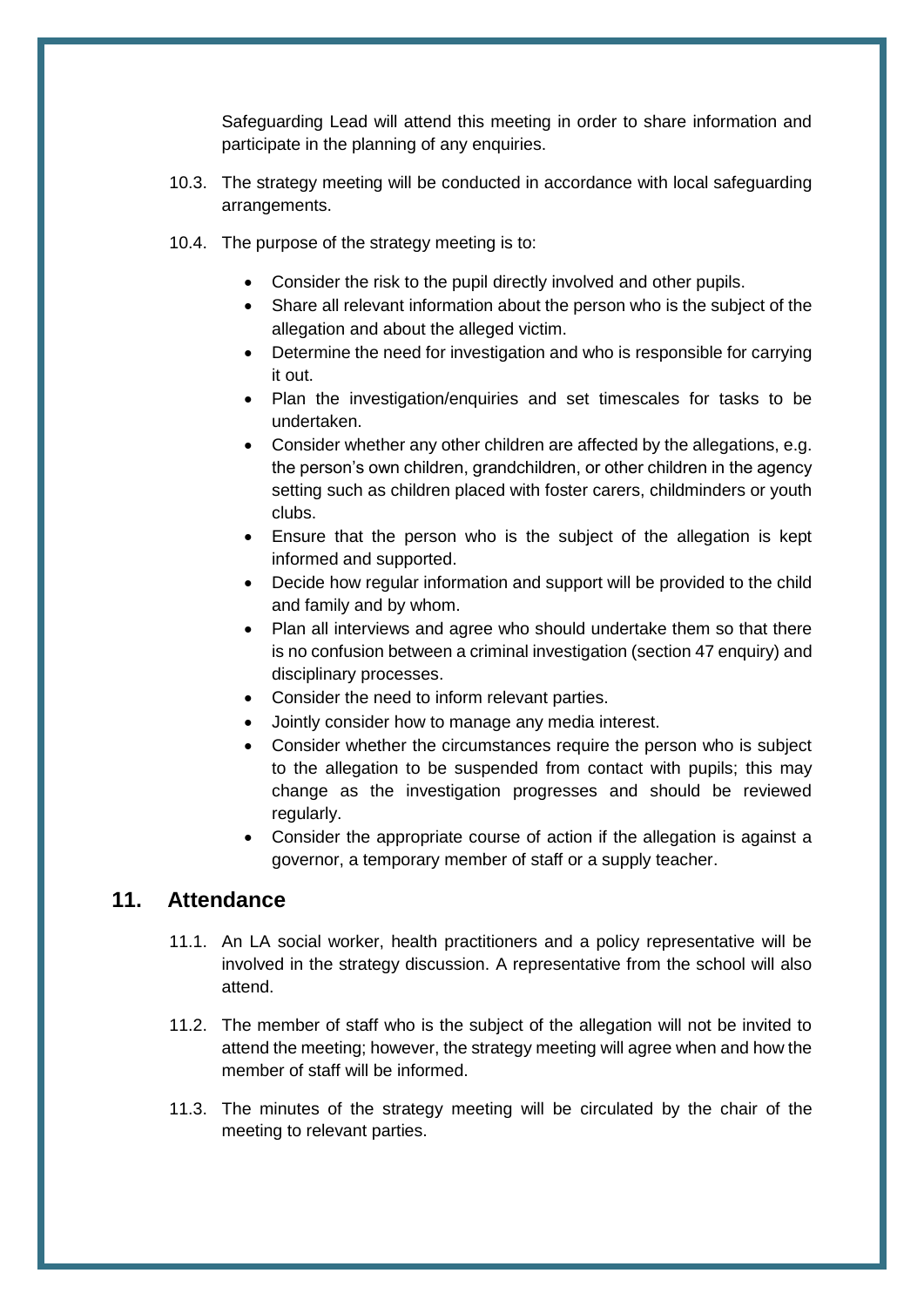## <span id="page-12-0"></span>**12. Communication following the strategy meeting**

12.1. The following people will be informed of the outcome of the strategy meeting:

- The pupil (if appropriate) making the allegation and their parents will be informed of the likely course of action and that the matter is confidential and must not be discussed.
- The member of staff against whom the allegation has been made will be informed of the likely course of action − a record will be kept on the individual's personnel file.
- The chair of governors will be informed of the likely course of action.
- 12.2. Subsequent strategy meetings will be held fortnightly, or at a minimum monthly, to review progress.

## <span id="page-12-1"></span>**13. Monitoring progress**

- 13.1. The designated officer will regularly monitor the progress of cases, either by reviewing strategy meetings or by liaising with the police and/or children's social care services colleagues or the school, as appropriate.
- 13.2. Reviews will be conducted at fortnightly or monthly intervals, depending on the complexity of the case.

## <span id="page-12-2"></span>**14. Referral to DBS**

- 14.1. If, on conclusion of the case, the school ceases to use the person's services against whom the allegation was made, or the person ceases to provide their services, the school will consult the designated officer about whether a referral to the DBS is required. If a referral is appropriate, the report will be made within one month.
- 14.2. The school will make a referral to the DBS where there is reason to believe that an individual has engaged in conduct that has harmed, or is likely to harm, a child, or if a person otherwise poses a risk of harm to a child. This duty applies to all individuals, irrelevant of whether they are working in regulated activity or not.
- 14.3. Referrals to the Teaching Regulation Agency (TRA) are also made where appropriate.

## <span id="page-12-3"></span>**15. Keeping records**

- 15.1. A clear and comprehensive record of any allegation is made even if police or disciplinary action is not taken or proven. This includes details of the allegation, how the allegation was followed up and resolved, and a note of any action taken, including any sanctions imposed.
- 15.2. The record will be kept on the member of staff's confidential personnel file.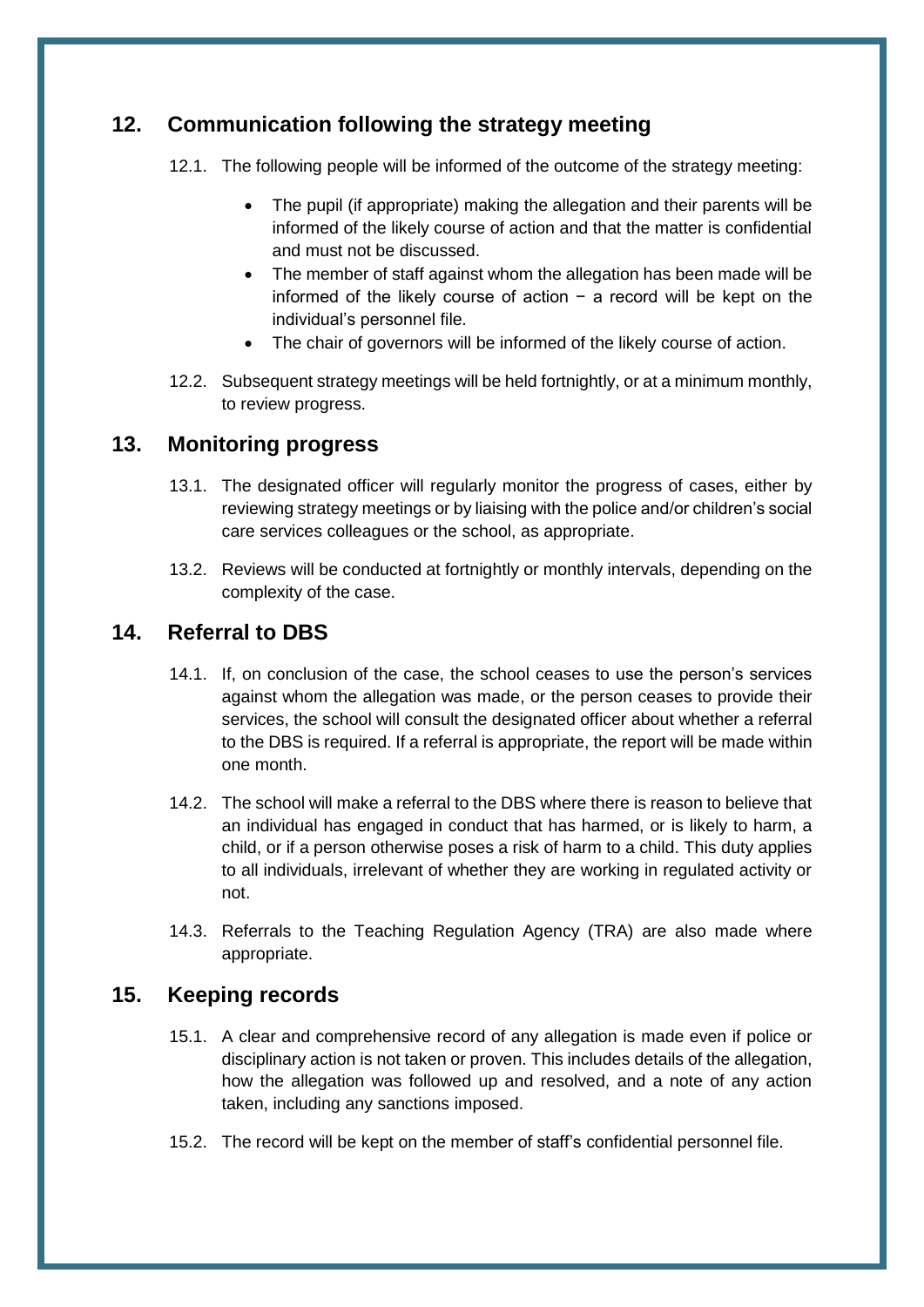- 15.3. If an allegation is found to be malicious, it will be removed from the staff member's personnel file – all other allegations will be recorded.
- 15.4. The purpose of this record is to enable accurate information to be given in response to any future reference request if the individual leaves the school.
- 15.5. It is also important that accurate and detailed information is held in the event that the DBS makes requests for further information. This information is given to the DBS, if requested, due to the nature of the allegation. A comprehensive record of all allegations will provide clarification in cases where a future DBS disclosure reveals information from the police about an allegation which did not result in a criminal conviction.
- 15.6. The record will be retained until normal retirement age or for 10 years from the date of the allegation; whichever is longer.
- 15.7. The school is required to preserve records which contain information about allegations of sexual abuse for the Independent Inquiry into Child Sexual Abuse, for the term of the inquiry.

#### <span id="page-13-0"></span>**16. Confidentiality**

- 16.1. Every effort is made to maintain confidentiality and guard against unwanted publicity whenever an allegation is made.
- 16.2. The case manager will have due regard to advice given by the designated officer, police or children's social care services to agree to the following:
	- Who needs to know about the allegation and what information can be shared
	- How to manage speculation, leaks and gossip
	- What, if any, information can be reasonably be given to the wider community to reduce speculation
	- How to manage the press and any media coverage
- 16.3. The school will adhere to the restrictions preventing publication of any material that may lead to the identification of a teacher in a school who has had an allegation made against them. A statement will be released if the accused decides to waive their right to anonymity by going public themselves or by giving written consent for another to do so.
- 16.4. If the judge lifts the restrictions, the school will release a statement.
- 16.5. Publication of the case will only be made when the accused has been charged or the Secretary of State publishes information about the investigation.
- 16.6. The publication of material that may lead to the identification of the accused is prohibited.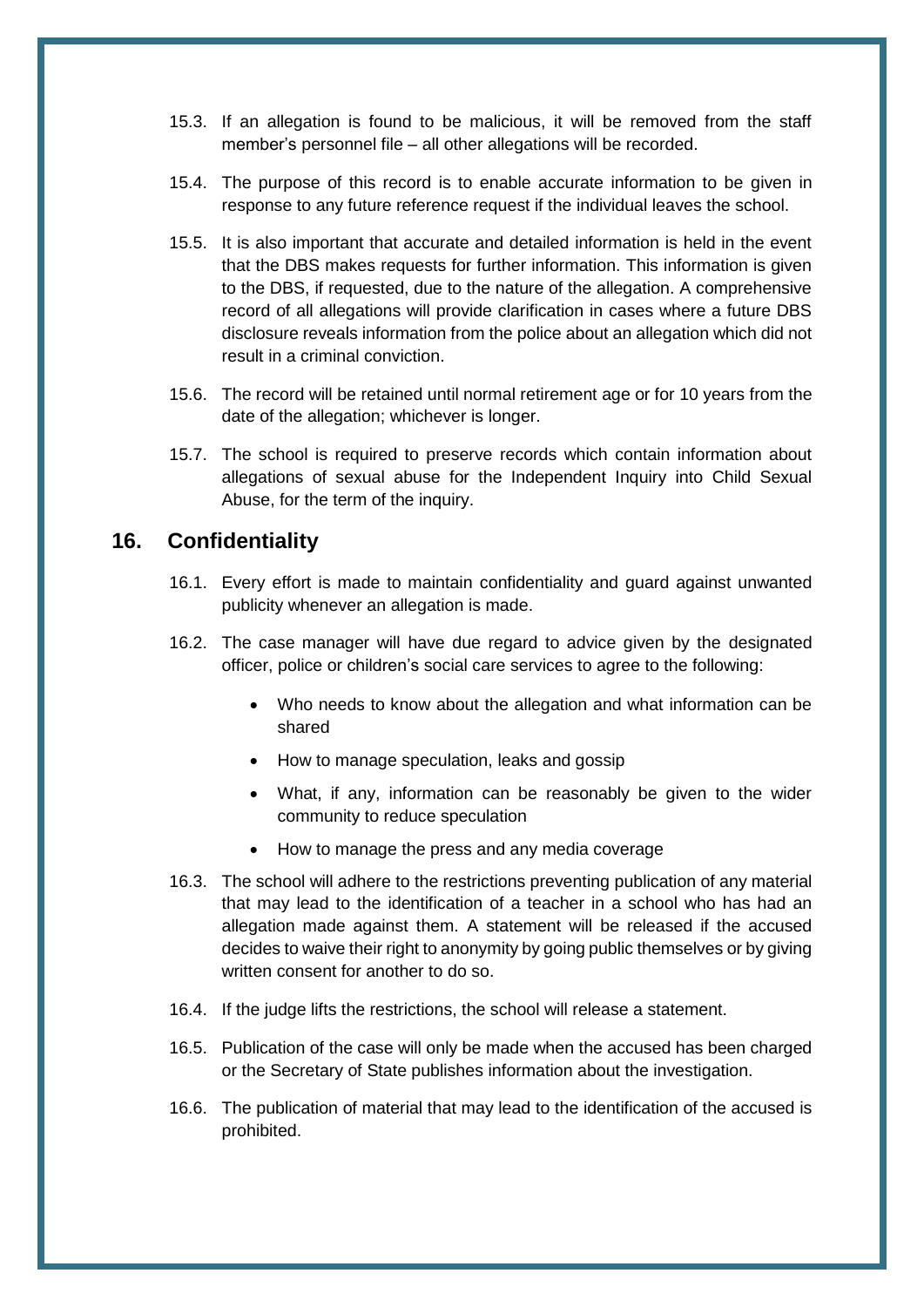16.7. Any enquiries from the press will be directed to the chair of governors, unless it is a freedom of information or subject access request, in which case the Headteacher or legal representative will be contacted.

#### <span id="page-14-0"></span>**17. False and unsubstantiated allegations**

- 17.1. If an allegation made by a pupil is proved to be false, unsubstantiated and/or malicious, action will be taken to determine whether the person who made the allegation needs services or may have been abused by someone else.
- 17.2. In the case of a pupil deliberately inventing or making a malicious allegation, the case manager will consider action in accordance with the Behavioural Policy and whether the police should be asked if action may be appropriate against the person responsible.
- 17.3. If it is clear to the case manager and the designated officer that the allegation is demonstrably false or unfounded, the member of staff will be informed orally and in writing of the allegation, that it is without foundation and that no further action will be taken.
- 17.4. Where appropriate, and if requested, support will be offered, which could include occupational health and counselling services.
- 17.5. If an allegation made by a member of staff is proved to be false and/or malicious, an investigation will take place in accordance with the school's Disciplinary Policy and Procedure. The police may also consider taking action against the individual making the allegation.
- 17.6. Details of allegations that are found to have been malicious will be removed from the staff member's personnel file.
- 17.7. Allegations that are proven to be false, unsubstantiated or malicious will not be included in references.

#### <span id="page-14-1"></span>**18. Learning lessons**

18.1. Where an allegation has been made against a member of staff, lessons can be learned, whether the allegations are proven or not. At the conclusion of a case, relevant parties will discuss what can be learned and, therefore, lead to improved practice, either to the school procedures or to help prevent similar events in the future. The designated officer and the case manager will review the case.

#### <span id="page-14-2"></span>**19. Information sharing**

- 19.1. In a strategy meeting or initial evaluation of the case, the agencies concerned will share all relevant information they have about the person who is the subject of an allegation, and about the alleged victim.
- 19.2. Staff attending the strategy meeting will be prepared with the appropriate information, e.g. full name, address, when their latest DBS check was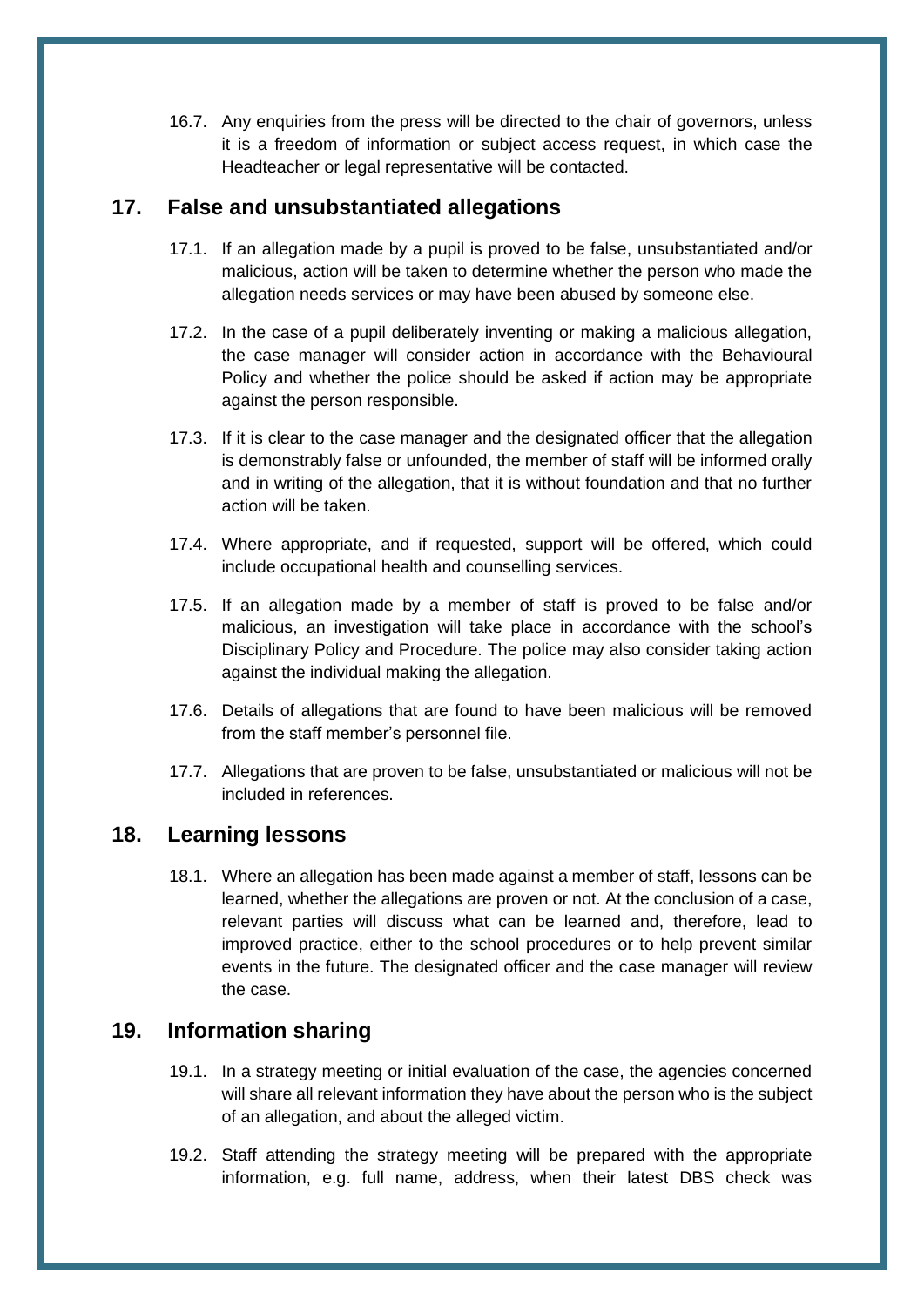completed, start date, involvement in youth activities, children of their own, and any other information that could be helpful.

- 19.3. As per procedures, the police will obtain consent from the individuals concerned to share the statements and evidence they obtain with the school for disciplinary purposes. This will be done as their investigation proceeds rather than after it has concluded. This will enable the police to share relevant information without delay at the conclusion of their investigation or any court case.
- 19.4. Children's social care services adopt a similar procedure when making enquiries to determine whether the pupil named in the allegation needs protection or services, so that any information obtained in the course of those enquiries, which is relevant to a disciplinary case, can be passed to the school without delay.

#### <span id="page-15-0"></span>**20. Resignations and 'compromise or settlement agreements'**

- 20.1. The fact that a person tenders their resignation, or ceases to provide their services, will not prevent an allegation being followed up in accordance with these procedures.
- 20.2. Every effort is made to reach a conclusion in all cases of allegations bearing on the safety or welfare of children, including where the person concerned refuses to cooperate with the process.
- 20.3. Wherever possible, the accused will be given a full opportunity to answer the allegation and make representations about it.
- 20.4. The process of recording the allegation and any supporting evidence, and reaching a judgement about whether it can be regarded as substantiated, will continue even if representations cannot be given or the accused does not cooperate. It may be difficult to reach a conclusion in those circumstances, and it may not be possible to apply any disciplinary sanctions if the accused's notice period expires before the process is complete, but it is important to reach and record a conclusion wherever possible.
- 20.5. 'Compromise' or 'settlement agreements' will not be used in cases where the accused refuses to cooperate or resigns before their notice period expires – this will not prevent a police investigation if necessary.
- 20.6. In any event, such an agreement will not prevent a thorough police investigation where that is appropriate, nor can it override the statutory duty to make a referral to the DBS or the TRA where circumstances require that.

#### <span id="page-15-1"></span>**21. Supporting those involved**

#### **Supporting the accused**

21.1. The school has a duty of care to its employees and will act to manage and minimise the stress inherent in the allegations and disciplinary process. Support for the individual is vital to fulfilling this duty.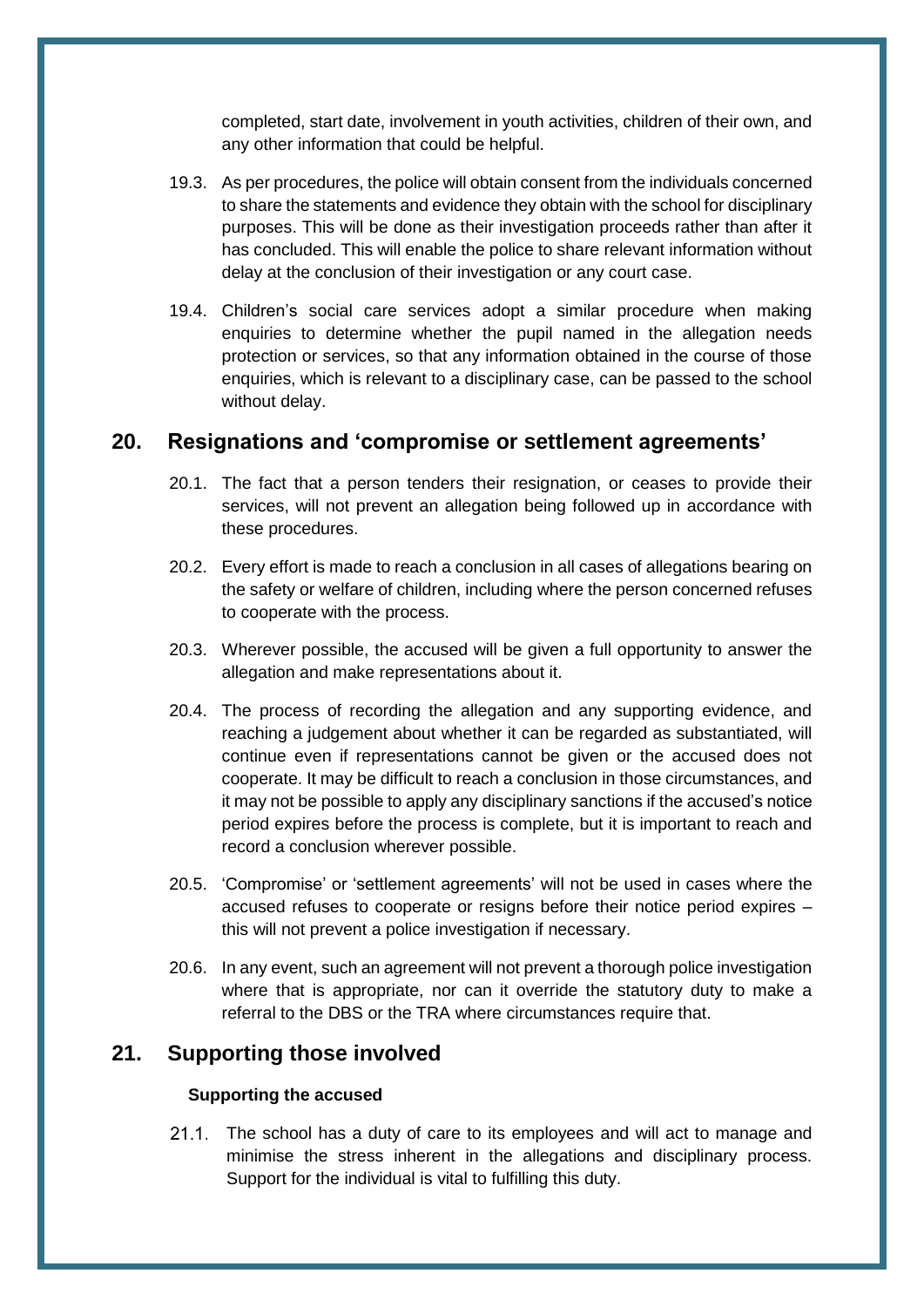- 21.2. Individuals will be informed of concerns or allegations as soon as possible and given an explanation of the likely course of action, unless there is an objection by the children's social care services or the police.
- The individual will be advised to contact their trade union representative, if they have one, or a colleague for support.
- The accused will be given access to welfare counselling or medical advice.
- 21.5. The school will appoint a named representative to keep the accused informed of the progress of the case and consider what other support is appropriate for the individual; this may include occupational health.
- 21.6. Particular care will be taken when employees are suspended to ensure that they are kept informed of both the progress of their case and current workrelated issues.
- 21.7. Social contact with colleagues and friends is not prevented unless there is evidence to suggest that such contact is likely to be prejudicial to the gathering and presentation of evidence.

#### **Supporting parents**

- 21.8. Parents involved with an allegation will be kept informed about the case; however, where a strategy discussion is required, or the police or children's social care services need to be involved, the case manager will not inform them until those agencies have been consulted and have agreed what information can be disclosed.
- 21.9. They will also be kept informed about the progress of the case, and told the outcome where there is not a criminal prosecution, including the outcome of any disciplinary process.
- 21.10. The deliberations of a disciplinary hearing, and the information considered in reaching a decision, cannot normally be disclosed, but the parents of the child will be told the outcome in confidence.
- 21.11. In deciding what information to disclose, careful consideration will be given to the provisions of the GDPR and the Data Protection Act 2018, the law of confidence and, where relevant, the Human Rights Act 1998.
- Parents will be reminded of the requirement to maintain confidentiality about any allegations made against teachers whilst investigations are ongoing.

#### **Supporting the child**

21.13. In cases where a child may have suffered significant harm, or there may be a criminal prosecution, children's social care services or the police will consider what support the child or children involved may need.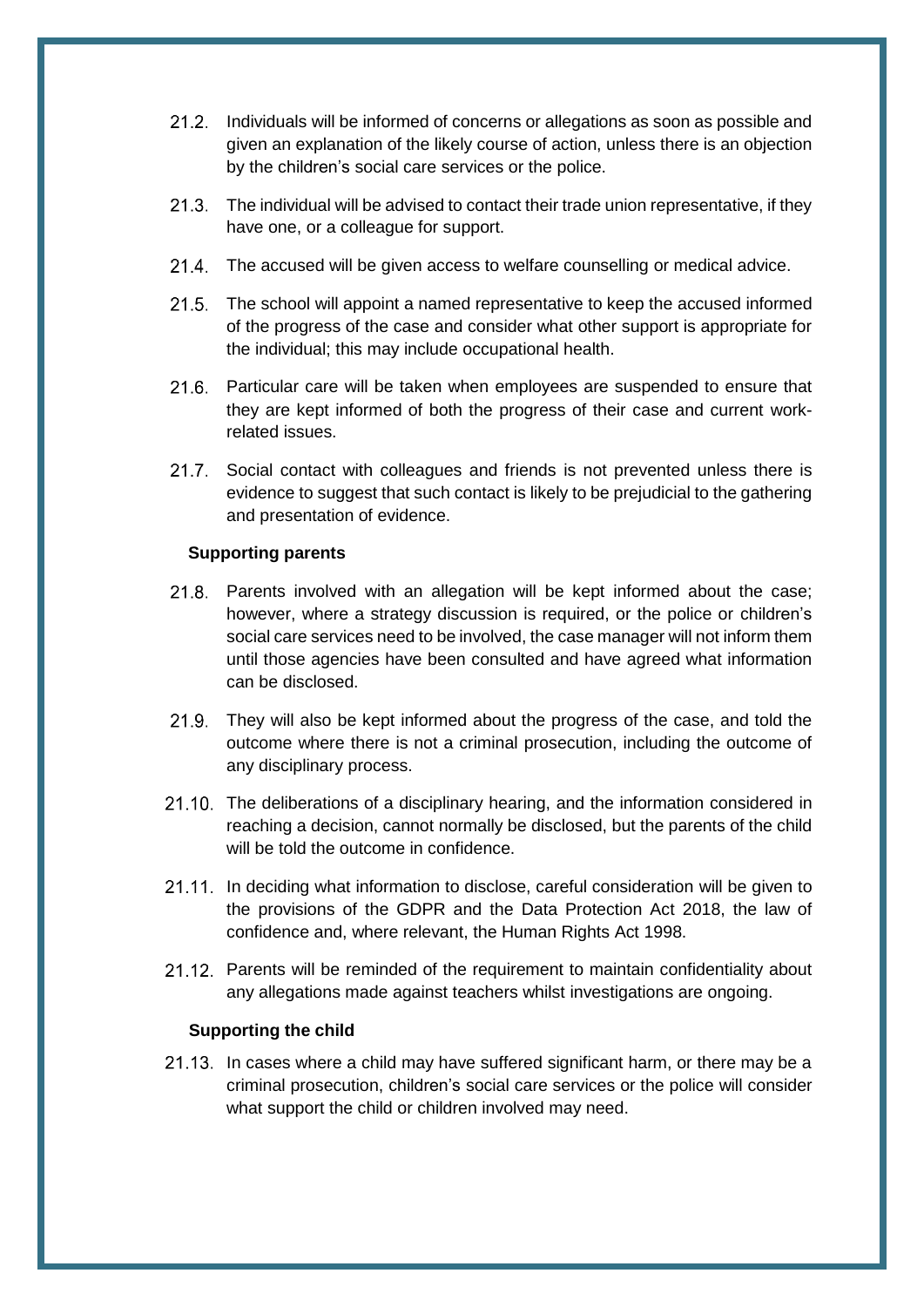## <span id="page-17-0"></span>**22. Monitoring and review**

**.**

- 22.1. This policy is reviewed annually by the headteacher and chair of governors.
- 22.2. The scheduled review date for this policy is **November 2021.**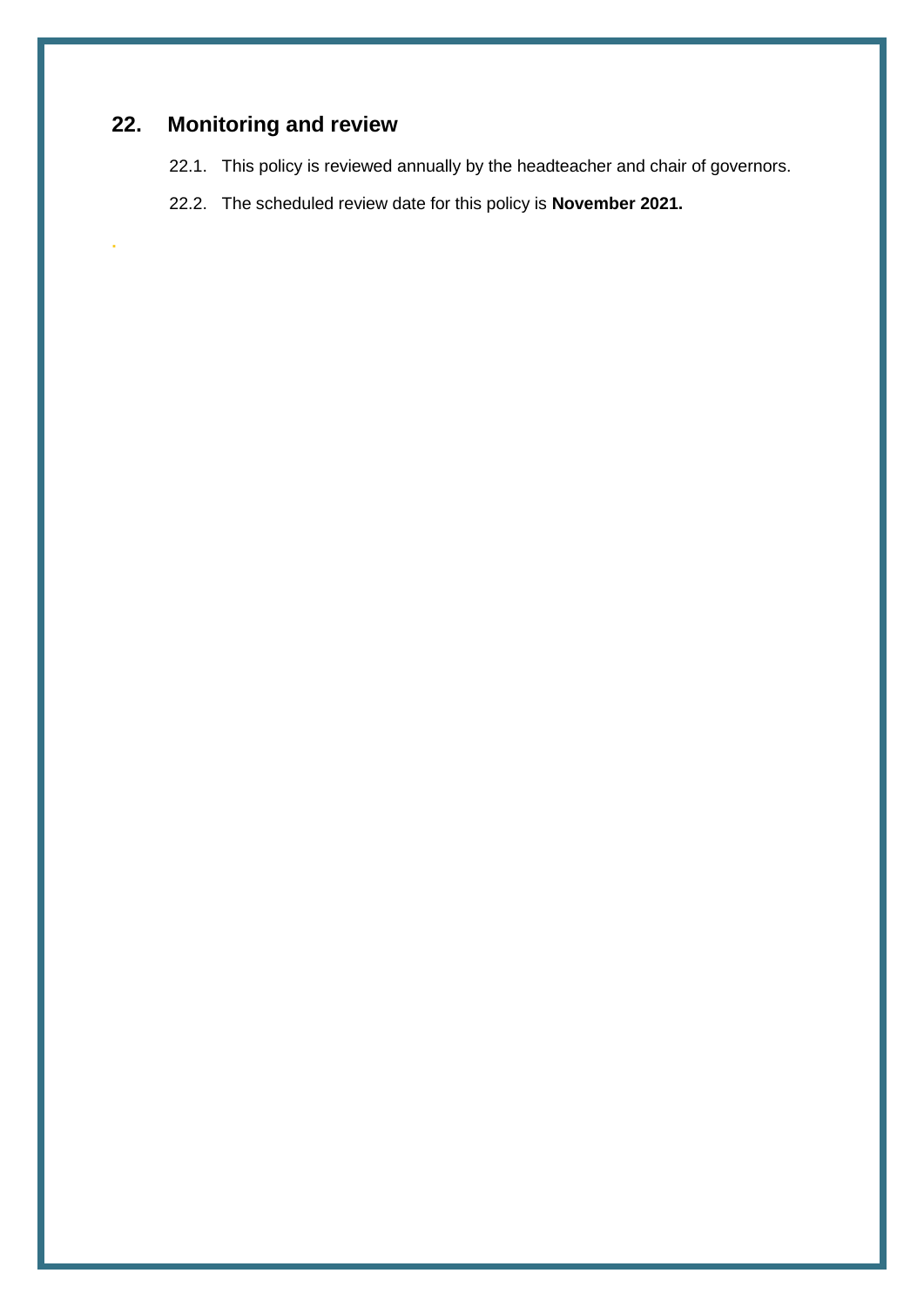## <span id="page-18-0"></span>**Appendix 1 – Information Guide for Employees Facing Allegations**

The aim of this information guide is to explain the processes involved, and the support and guidance available, if it is alleged that you have:

- Harmed a pupil or put a pupil at risk of harm.
- Committed a criminal act towards a pupil.
- Behaved in a way that raises concern about the risk you may pose to children or young people.

#### **1. Initial action**

As soon as possible after the allegation is made, the case manager should consult the designated officer to discuss the next action points, taking advice from children's social care services and the police as needed. The police may advise that you are not told about the allegation immediately.

The case manager's decision in consultation with the designated officer will be one, or a combination of, the following:

- a. The pupil is alleged to have suffered, or is likely to suffer, significant harm which requires immediate referral to children's social care services.
- b. A criminal offence is alleged this requires referral to children's social care services and the police.
- c. The allegation represents poor or inappropriate behaviour this should be considered under the school's disciplinary and/or capability procedures, including referral, if appropriate, to the school's occupational health advisor.
- d. The allegation is clearly and demonstrably without foundation and no further action will be taken.

If the conclusions of the initial discussions are a. or b., a strategy discussion should take place involving police, children's social care services, the case manager, designated officer and the school. You should not be present. The discussion will focus on the needs of the pupil(s) who may be at risk. It will determine what action should be taken regarding further investigation, but it is not part of any disciplinary procedures.

If the initial discussions conclude the situation is as outlined in c., an investigation will be initiated under the school's disciplinary and/or capability procedures.

If the conclusion is as outlined in'd'. you should be told orally and in writing that the allegation is without foundation and that no further action will be taken.

#### **2. Types of possible investigation**

The types of investigation that may be undertaken are:

- Child protection inquiries by children's social care services.
- Criminal investigation by the police.
- Disciplinary/capability investigation.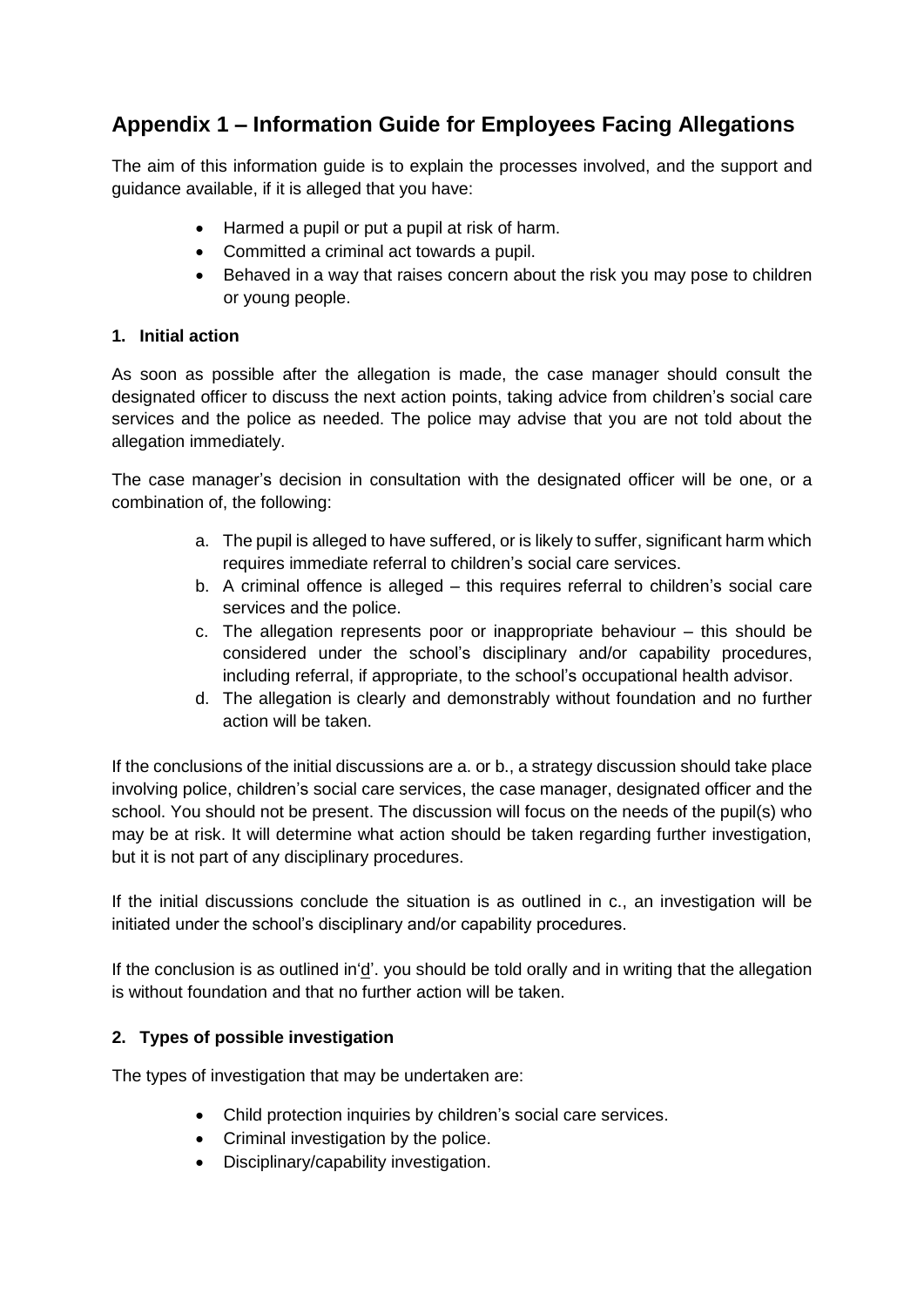A disciplinary investigation will usually be held in abeyance until external agency investigations are complete, unless prior agreement is reached. Whilst these investigations should be conducted as speedily as possible, they should also be balanced against the need to be thorough and fair, in line with natural justice. Statements taken in external investigations could be used in subsequent disciplinary proceedings.

#### **3. Suspension**

Suspension is a neutral act and should not be automatic. Where possible, the decision to suspend should be informed by the strategy discussion, and should only occur when the known facts relating to the allegation indicate:

- $\bullet$  A pupil may be at risk.
- The allegation is so serious that dismissal for gross misconduct is possible.
- Suspension is necessary to allow the conduct of the investigation to proceed unimpeded.

Alternatives to suspension will be considered, e.g. leave of absence, transfer of duties, additional supervision.

Where suspension is being considered, an interview with you will normally be arranged. You have the right to be accompanied by a trade union representative or a colleague. You are advised to seek the assistance of your union representative. If you are suspended, one of their roles will be to promote your interests and raise issues that may be of concern to you.

The interview is not an examination of the evidence, but an opportunity for you to make representations concerning possible suspension.

Other people, including other staff, should only be told about the allegation on a 'need-to-know basis'. Notification may be delayed if the police think this could prejudice an investigation.

Those who will be told of the allegation and likely course of action include you, the pupil concerned, their parents, the person making the allegation, the Headteacher, the case manager, the designated officer and the investigating agencies as above.

If you are suspended, those persons likely to be on a disciplinary panel, if convened, will be given limited information so any future disciplinary process is not prejudiced. If the matter becomes common knowledge, it may be necessary to issue a brief statement, agreed by the agencies concerned, to parents, pupils and the public.

#### **4. Support**

You should expect to be:

- Advised to contact your union representative.
- Given a support contact within the school who should keep you up-to-date with the progress of your case.
- Given a team contact, if you are suspended, who will update you about normal school activities. Social contact with colleagues should not be precluded unless this would be detrimental to the investigation. The type of information and